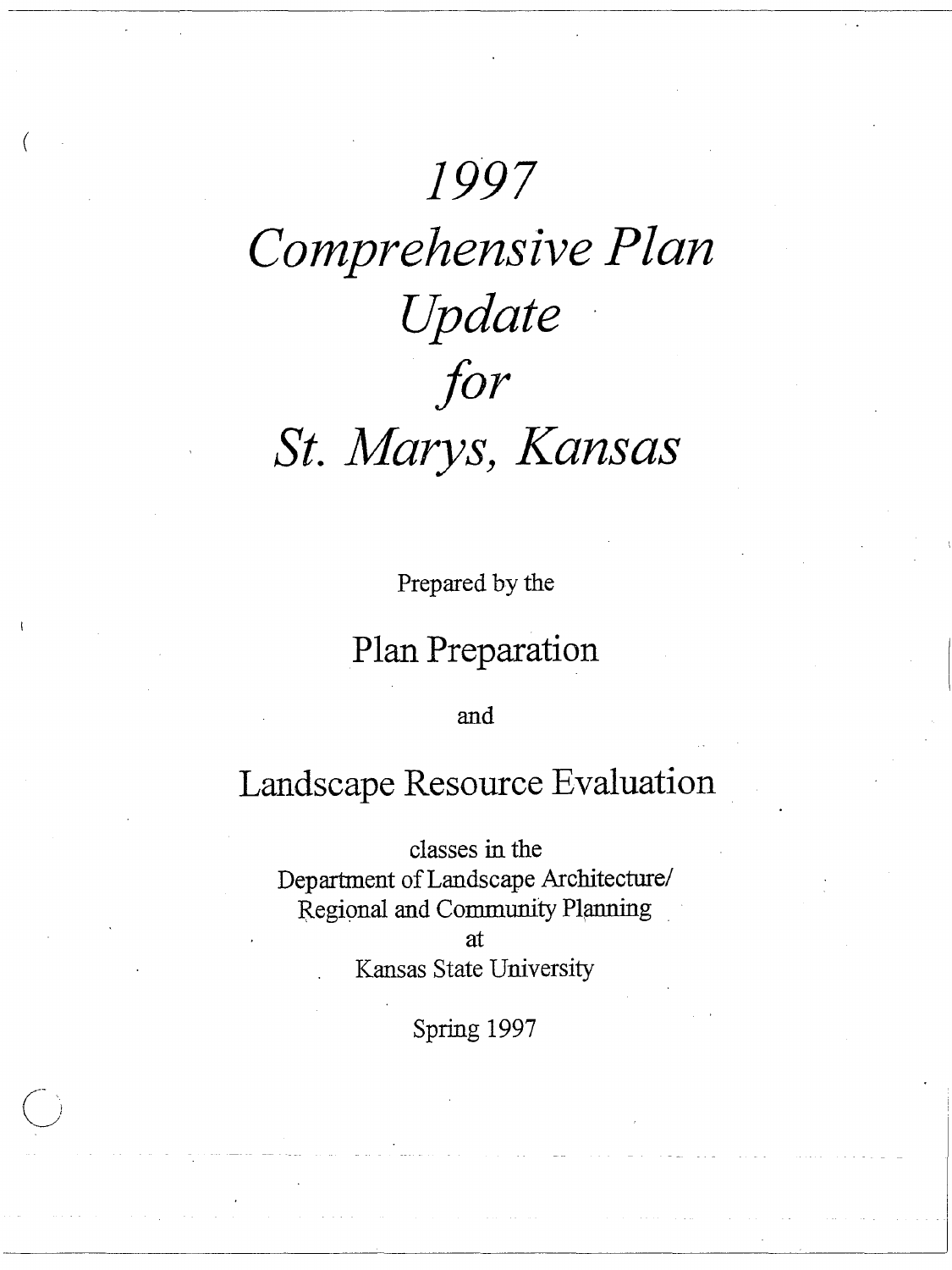# Table of Contents

| $\sim 10^{11}$ |
|----------------|
|                |
|                |
|                |
|                |
|                |
|                |
|                |
|                |
|                |
|                |
|                |
|                |
|                |
|                |
|                |
|                |
|                |
|                |
|                |
|                |
|                |
|                |
|                |
|                |
|                |
|                |
|                |
|                |
|                |
|                |
|                |
|                |
|                |
|                |
|                |
|                |
|                |
|                |
|                |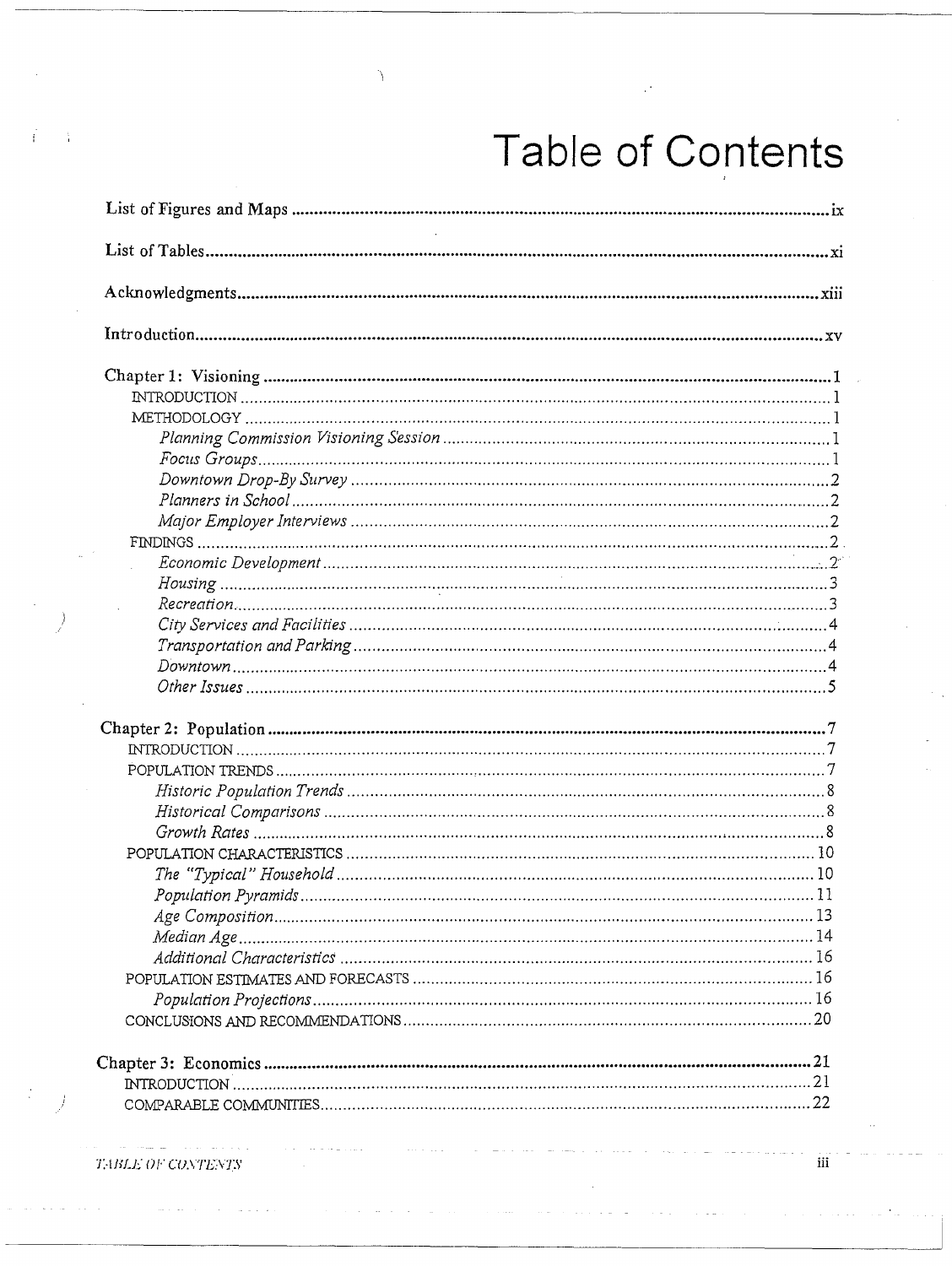| 48 |
|----|
|    |
|    |
|    |
|    |
|    |
|    |
|    |
|    |
|    |
|    |
|    |
|    |

الواري والمتعاطف والمستحدث والمتار

 $\sim 10^7$ 

 $\langle\cdot,\cdot\rangle$  ,  $\langle\cdot,\cdot\rangle$ 

 $\sim$ 

 $\sim$   $\sim$  $\mathbb{Z}^2$  **EVALUATE OF CONTENTS** 

 $\langle \rangle$ 

 $\sim$   $\sim$ 

 $i\mathbf{v}$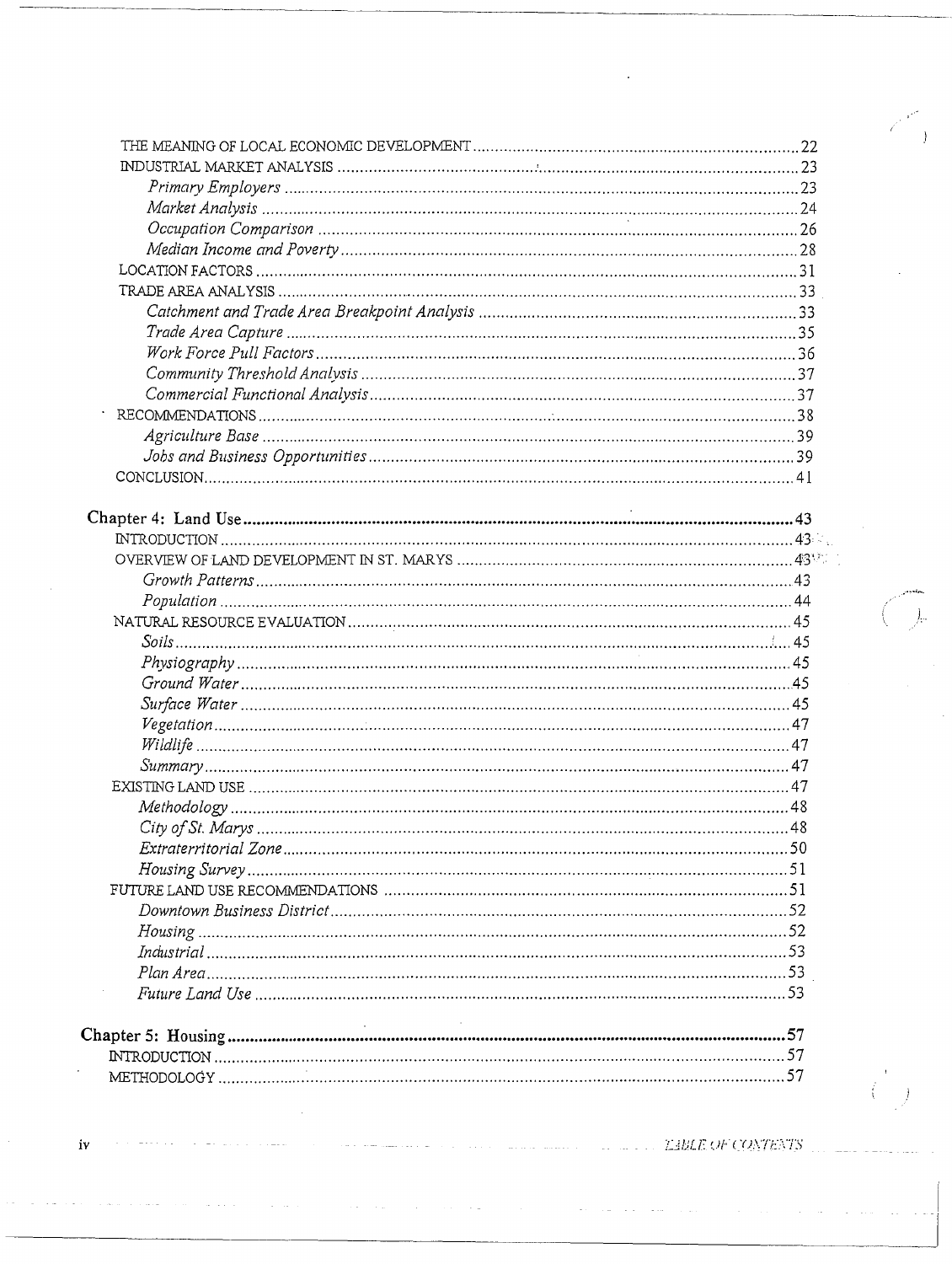|                                                                                                                                            | 82 |
|--------------------------------------------------------------------------------------------------------------------------------------------|----|
|                                                                                                                                            |    |
|                                                                                                                                            |    |
|                                                                                                                                            |    |
|                                                                                                                                            |    |
|                                                                                                                                            |    |
|                                                                                                                                            |    |
|                                                                                                                                            |    |
|                                                                                                                                            |    |
|                                                                                                                                            |    |
|                                                                                                                                            |    |
|                                                                                                                                            |    |
|                                                                                                                                            |    |
|                                                                                                                                            |    |
|                                                                                                                                            |    |
|                                                                                                                                            |    |
| n de la provincia de la provincia de la provincia de la provincia de la provincia de la provincia de la provin<br><i>TABLE OF CONTENTS</i> |    |

لسوس والمرادي والمرادي والموادي والمتحدث والمتحدث والمحادث والمحادث

 $\overline{C}$  ).

 $\bigcirc$ 

 $\hat{A}=\hat{A}$ 

 $\mathcal{L}(\mathcal{L}^{\text{max}})$  and  $\mathcal{L}(\mathcal{L}^{\text{max}})$ 

 $\bar{z}$ 

الموارد المستوجب والمناسب

 $\sim$  100  $\mu$ 

∤، بالمعاملة

 $\sim$ 

 $\alpha\in\mathbb{N}$  and

 $\mathbf{r}$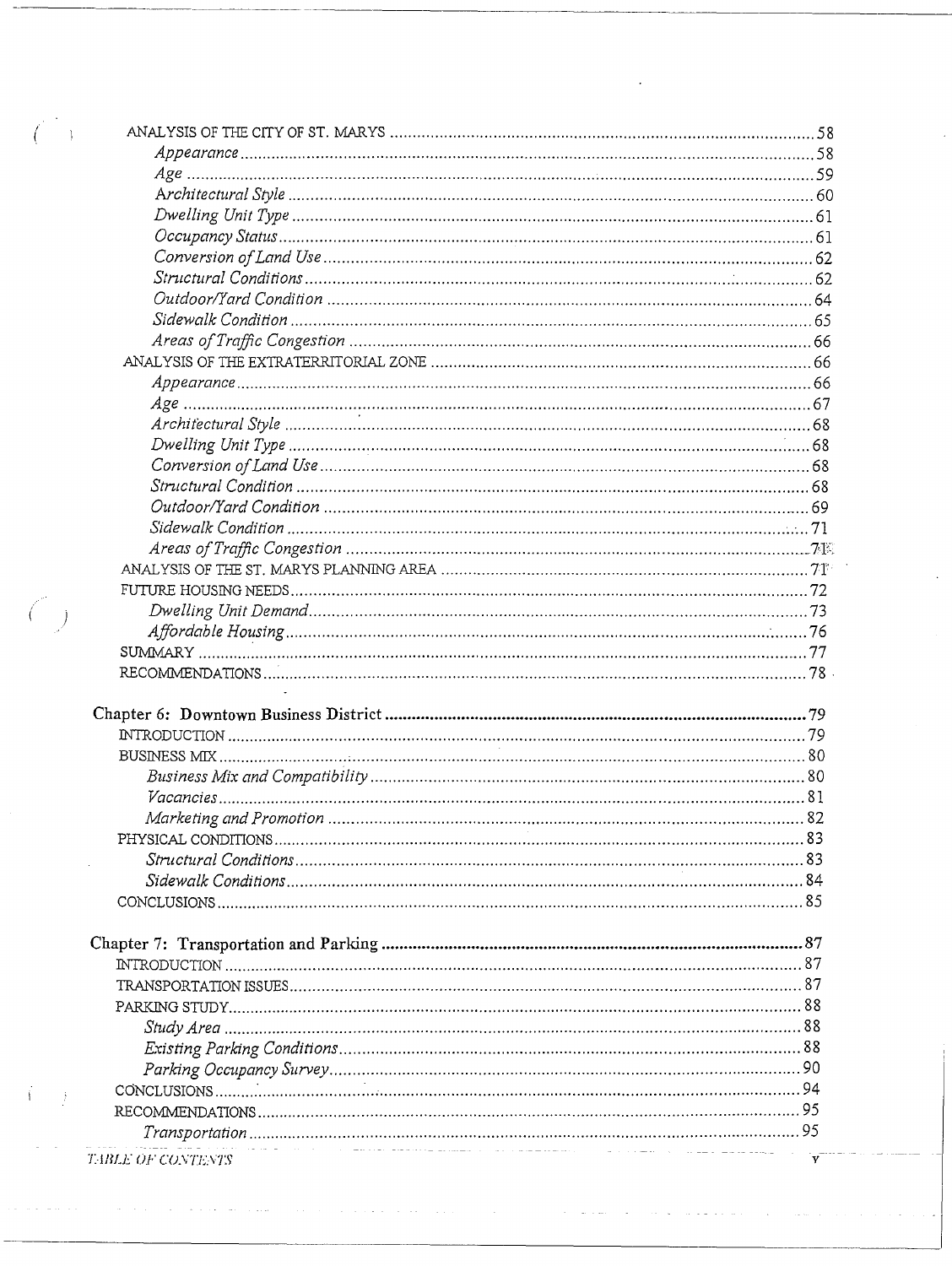$\langle\sigma\sigma\rangle$  .

 $\sigma(\sigma)$  and  $\sigma(\sigma)$  and

 $\sim 10^6$ 

 $\mathcal{L}_{\mathcal{A}}$ 

 $\label{eq:2.1} \frac{1}{\sqrt{2\pi}}\int_{0}^{\infty}\frac{1}{\sqrt{2\pi}}\left(\frac{1}{\sqrt{2\pi}}\right)^{2\alpha} \frac{1}{\sqrt{2\pi}}\int_{0}^{\infty}\frac{1}{\sqrt{2\pi}}\frac{1}{\sqrt{2\pi}}\frac{1}{\sqrt{2\pi}}\frac{1}{\sqrt{2\pi}}\frac{1}{\sqrt{2\pi}}\frac{1}{\sqrt{2\pi}}\frac{1}{\sqrt{2\pi}}\frac{1}{\sqrt{2\pi}}\frac{1}{\sqrt{2\pi}}\frac{1}{\sqrt{2\pi}}\frac{1}{\sqrt{2\pi}}\frac{$ 

νi

**TABLE OF CONTENTS** 

 $\sum_{i=1}^{n}$ 

 $\int$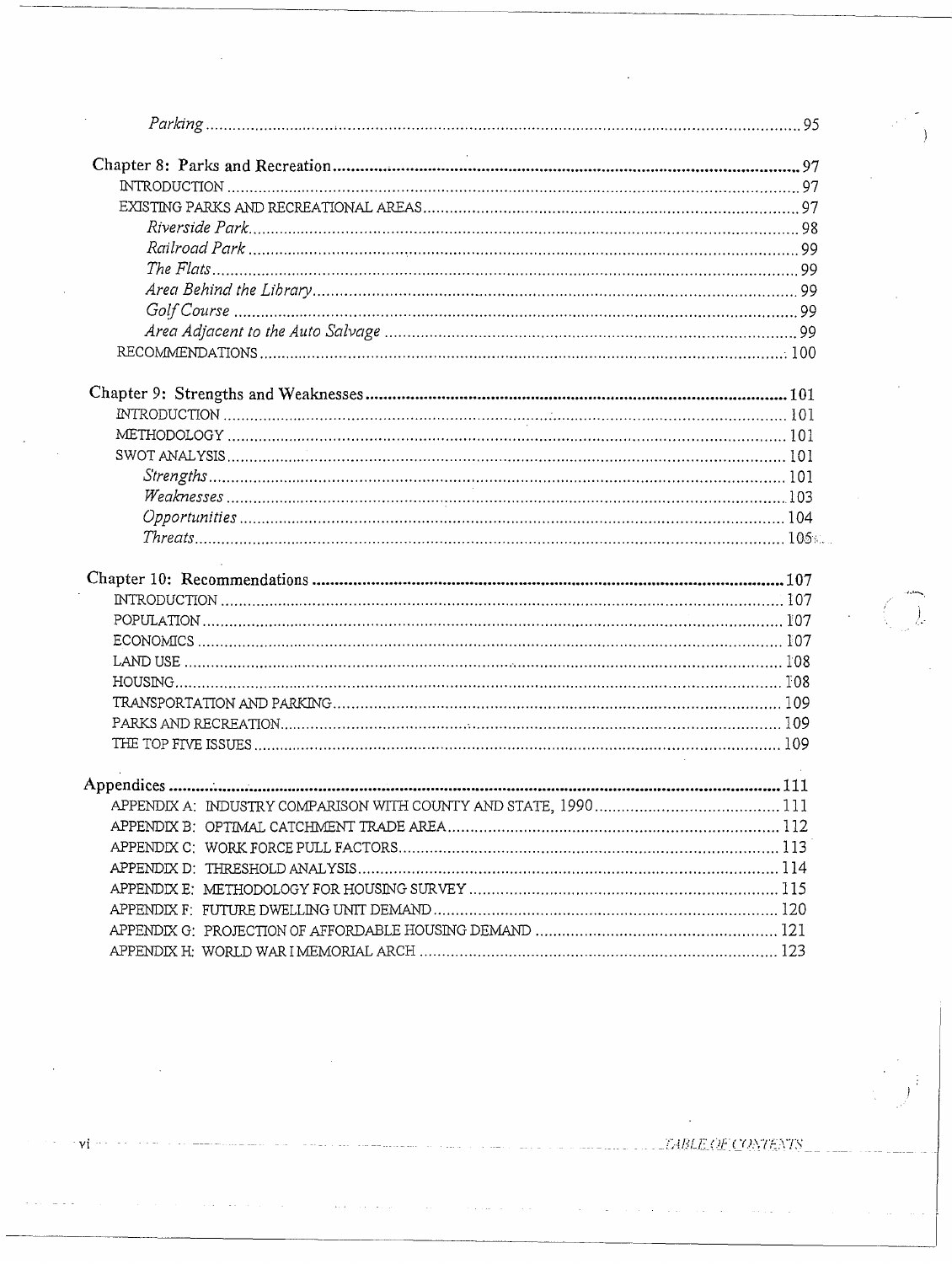$\emph{TABLE OF CONTENTS}$ 

 $\ddot{\phantom{a}}$  .

 $\alpha$  ,  $\alpha$  ,  $\alpha$ 

 $\sim$ 

 $\omega_{\rm c}$  ,  $\omega_{\rm c}$ 

 $\hspace{0.1cm}$  )

 $\bar{z}$ 

 $\bigcup$ 

 $\mathcal{I}$ 

 $\epsilon_{\rm s}$ 

 $\bar{z}$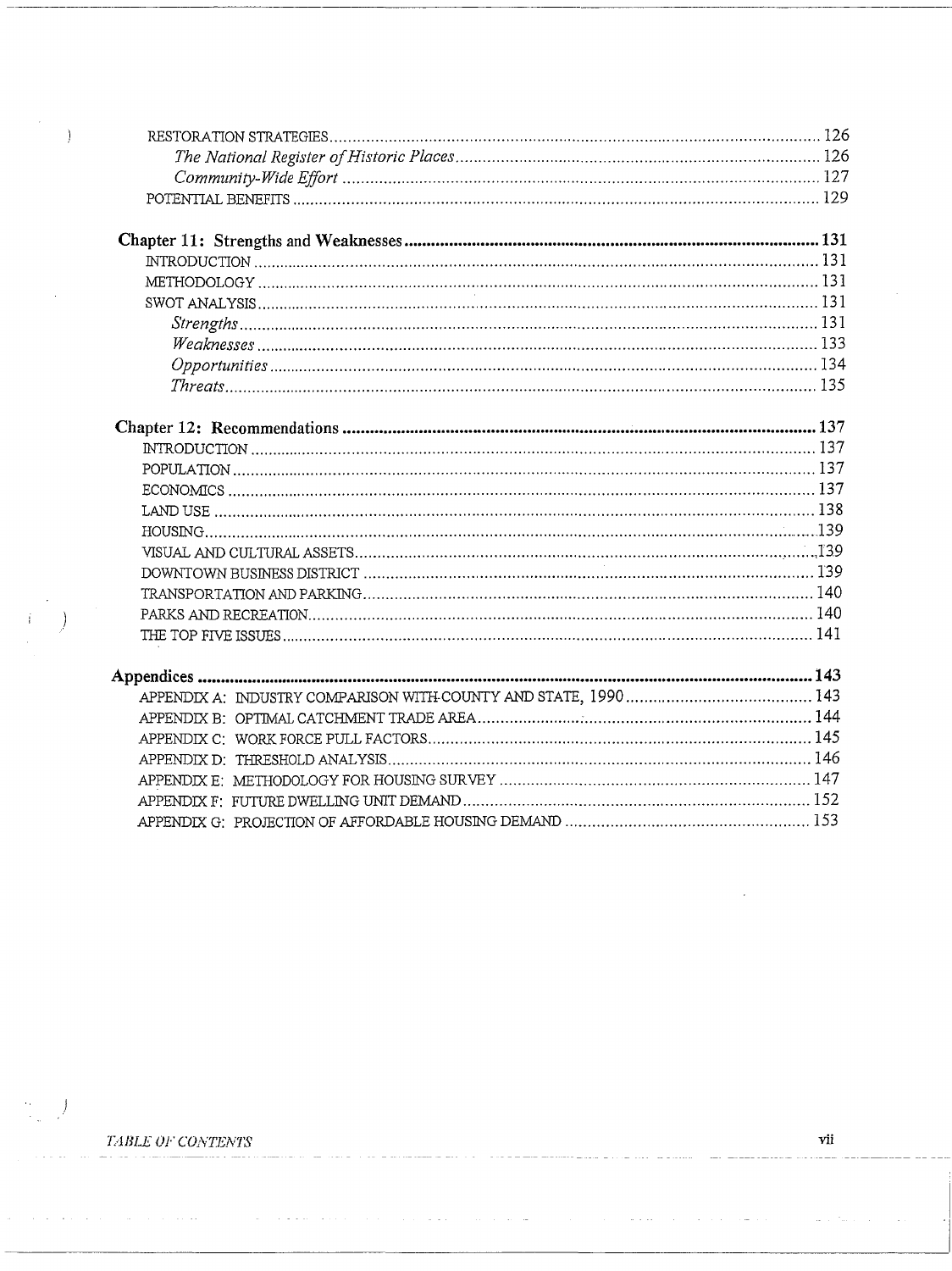## **List of Figures and Maps**

 $\lambda$ 

#### FIGURES

)

| Figure 2-1.  |  |
|--------------|--|
| Figure 2-2.  |  |
| Figure 2-3.  |  |
| Figure 2-4.  |  |
| Figure 2-5.  |  |
| Figure 2-6.  |  |
| Figure 2-7.  |  |
| Figure 2-8.  |  |
| Figure 2-9.  |  |
| Figure 2-10. |  |
| Figure 2-11. |  |
| Figure 2-12. |  |
| Figure 3-1.  |  |
| Figure 3-2.  |  |
| Figure 3-3.  |  |
| Figure 3-4.  |  |
| Figure 3-5.  |  |
| Figure 3-6.  |  |
| Figure 3-7.  |  |
| Figure 3-8.  |  |
| Figure 3-9.  |  |
| Figure 3-10. |  |
| Figure 3-11. |  |
| Figure 3-12. |  |
| Figure 3-13. |  |
| Figure 5-1.  |  |
| Figure 5-2.  |  |
| Figure 5-3.  |  |
| Figure 5-4.  |  |
| Figure 5-5.  |  |
| Figure 5-6.  |  |
| Figure 5-7.  |  |
| Figure 5-8.  |  |
| Figure 5-9.  |  |
| Figure 5-10. |  |
| Figure 5-11. |  |
|              |  |
| Figure 5-13. |  |
| Figure 5-14. |  |
| Figure 5-15. |  |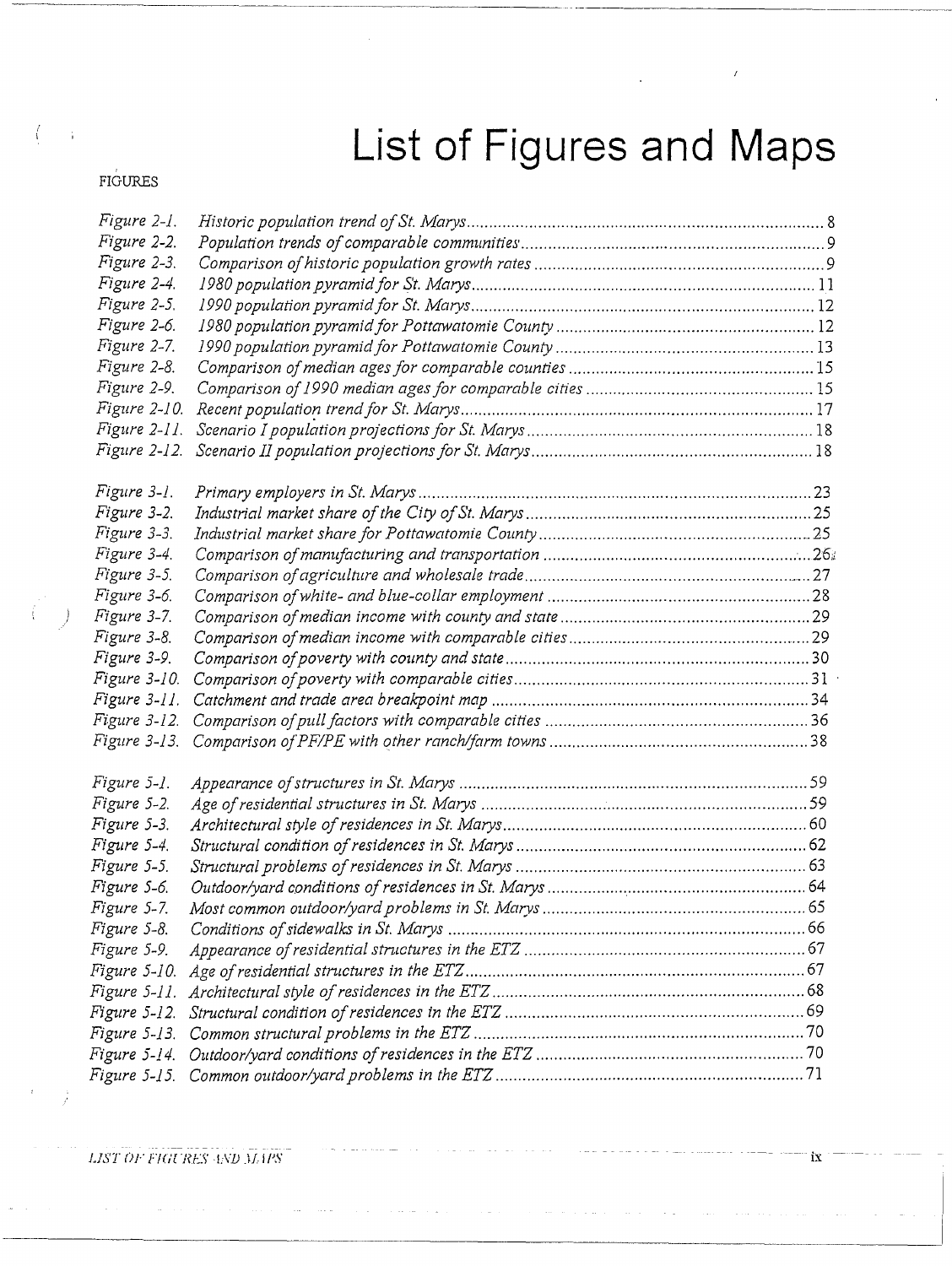$\mathcal{A}$ 

#### MAPS

 $\ddot{\phantom{a}}$ 

 $\bf{x}$ 

 $\ddot{\phantom{0}}$ 

ing<br>Salaman

 $\frac{1}{2}$ 

 $\left(\begin{array}{c} \overline{0} \\ \overline{0} \end{array}\right)$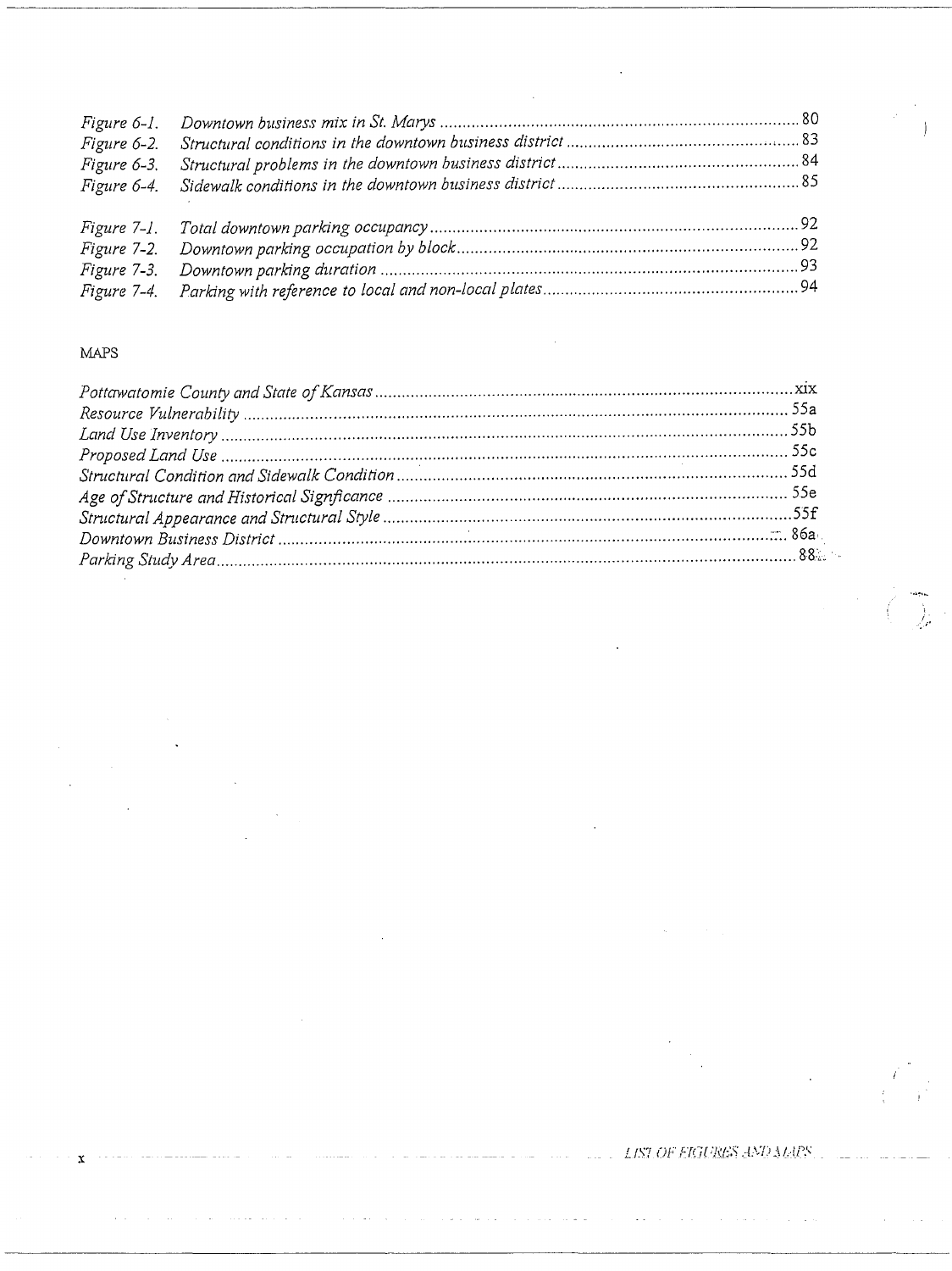## **List of Tables**

| Table 2-1.     |  |
|----------------|--|
| Table 2-2.     |  |
| Table 2-3.     |  |
| Table 2-4.     |  |
| Table 2-5.     |  |
| Table $3-1$ .  |  |
| Table $4-1$ .  |  |
| $Table 5-1.$   |  |
| Table 5-3.     |  |
| Table 5-4.     |  |
| Table 5-5.     |  |
| Table 5-6.     |  |
| Table 5-7.     |  |
| Table 5-8.     |  |
| Table 5-9.     |  |
| Table 5-10.    |  |
| Table $5-11$ . |  |
| Table 5-12.    |  |
| Table 5-13.    |  |
| Table 8-1.     |  |

 $LISTOF$ *T*-UBLES-

 $\begin{pmatrix} 1 & 0 \\ 0 & 0 \\ 0 & 0 \end{pmatrix}$ 

 $\bar{J}$ 

 $\left\{ \right.$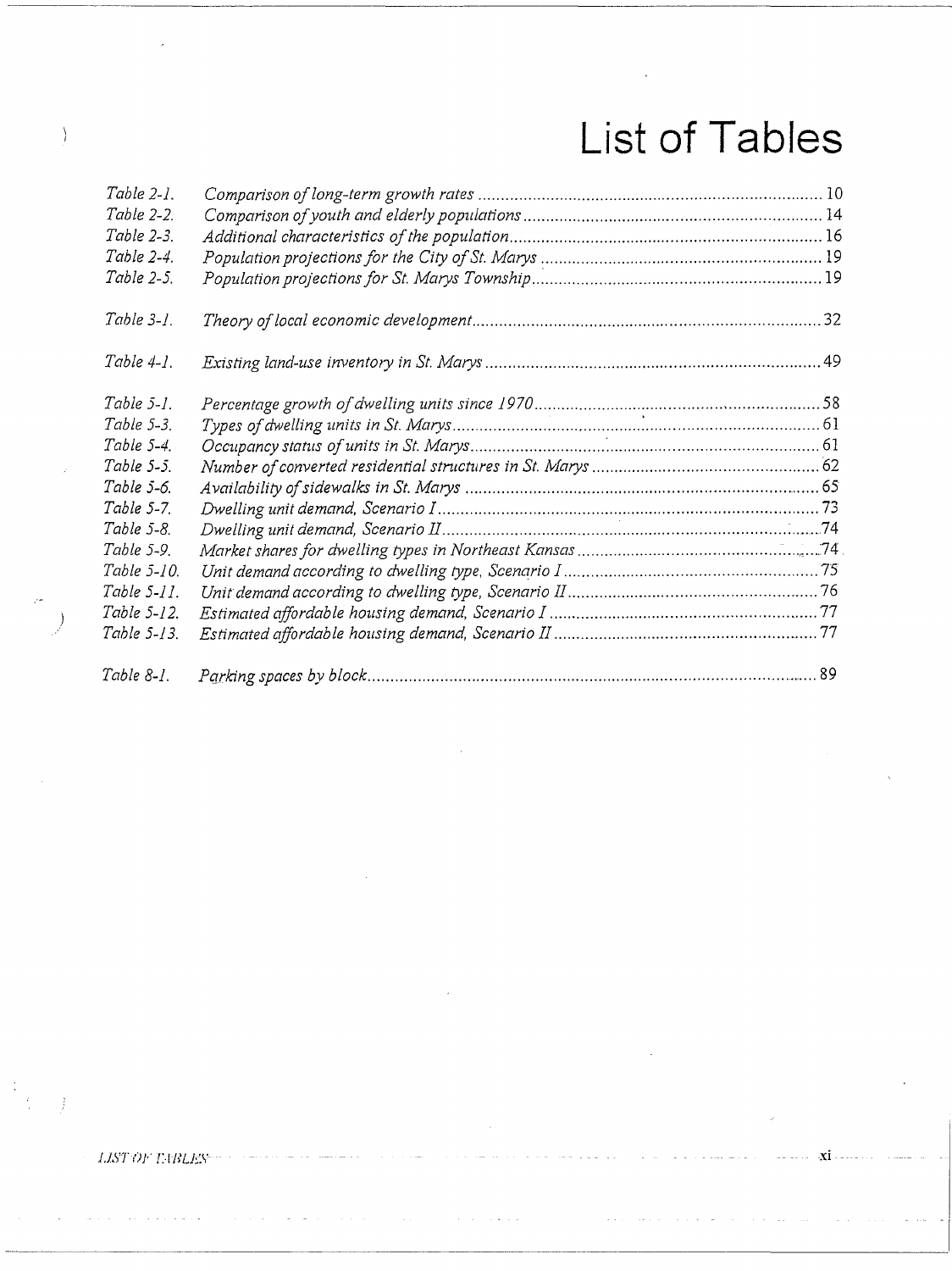

### **Acknowledgments**

This document was prepared by the Plan Preparation and Landscape Resource Evaluation classes in the Department of Landscape Architecture/Regional and Community Planning at Kansas State University. Completed during the spring of 1997, the project was supervised by Dr. John Keller and Dr. Tim Keane, each of whom are professors in the Department of Landscape Architecture/Regional and Community Planning.

The following persons are responsible for the preparation of this plan. Individual names are listed and followed by the areas for which 'they are primarily responsible.

- Scott Bachman -- project co-manager, press releases, document management, editing, Introduction, and World War I Memorial Arch
- Shelli Barr -- project co-manager, document management, editing, Visioning, Downtown Business District, and Transportation and Parking
- Jeanne Baker -- natural resource evaluation
- Brian Becker -- natural resource evaluation
- Josh Debiasse -- valuable member of several teams
- Christophe Graz -- storyboards
- Li Jing -- Visual and Cultural Assets
- Sevini Kirinde -- Strengths and Weaknesses
- Tahir Latif -- Parks and Recreation
- Tom Neppl -- Land Use, GIS, photography, and natural resource evaluation
- Cindy Pauls -- Economics, database preparation, and data entry
- Sean Sauer -- Housing, community presentations, focus-group meetings, and "Planners-in-School" presentations
- Takuya Takano -- Population
- Robert Wilson -- natural resource evaluation

Illustrations in this document were produced by Christophe Graz, Li Jing, Tom Neppl, and Elba Villazana.

The authors wish to thank the following persons and organizations for their contributions to this plan:

- Steve Archer, City Manager, St. Marys, Kansas
- Bartlett and West Engineers, Inc., Topeka, Kansas

**ICKNOWLEDGMENTS** 

I